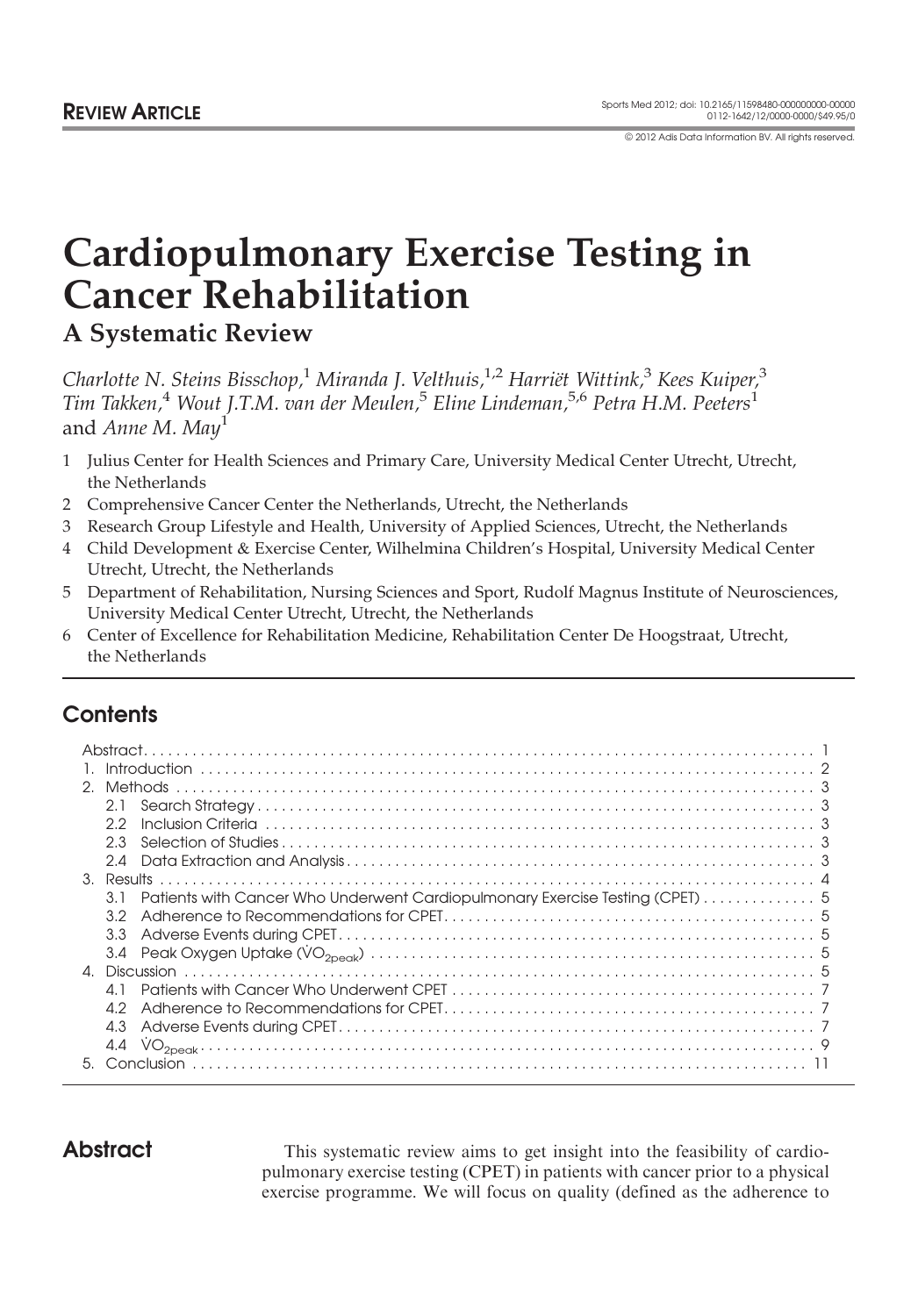international guidelines for methods of CPET) and safety of CPET. Furthermeritational guidences for metriods of CFET) and safety of CFET. Furthermore, we compare the peak oxygen uptake  $(\rm VO_{2peak})$  values of patients with cancer with reference values for healthy persons to put these values into a clinical perspective. A computer aided search with 'cardiopulmonary exercise testing' and 'cancer' using MEDLINE, EMBASE, Pedro, CINAHL® and SPORTDiscus™ was carried out. We included studies in which CPET with continuous gas exchange analysis has been performed prior to a physical exercise programme in adults with cancer. Twenty studies describing 1158 patients were eligible. Reported adherence to international recommendations for CPET varied per item. In most studies, the methods of CPET were not reported in detail. Adverse events occurred in 1% of patients. The percentage  $\rm \dot{VO}_{2neak}$  of reference values for healthy persons varied between 65% and 89% for tests before treatment, between 74% and 96% for tests during treatment and between 52% and 117% for tests after treatment. Our results suggest that CPET is feasible and seems to be safe for patients with cancer prior to a physical exercise programme. We recommend that standard reporting and quality guidelines should be followed for CPET methods. The decreased  $\rm{VO}_{2neak}$  values of patients with cancer indicate that physical exercise should be implemented in their standard care.

#### 1. Introduction

Early detection and improved treatments for cancer have resulted in an increasing number of cancer survivors, which will further increase due to ageing of the population.<sup>[1,2]</sup>

Historically, clinicians advised patients with cancer to rest and to minimize physical exercise. However, emerging research on physical exercise has challenged this recommendation; over the past decade there is growing evidence for the beneficial effects of physical exercise in patients with cancer in terms of improved physical fitness, quality of life and reduced cancer-related fatigue.[3]

Physical exercise programmes offered during, as well as following, cancer treatment, are becoming more common in the usual care of patients with cancer.<sup>[4]</sup> Both the roundtable convened by the American College of Sports Medicine (ACSM), as well as the newly developed Dutch evidencebased guideline Cancer Rehabilitation concluded that physical exercise should be recommended to all patients with cancer.[5,6]

The Dutch guideline Cancer Rehabilitation recommends tailoring physical exercise programmes to the patients' individual cardiopulmonary fitness levels to obtain optimal training effects.[6] Individual cardiopulmonary fitness levels can be assessed by measuring peak oxygen uptake be assessed by measuring peak oxygen uptake  $(\rm VO_{2peak})$ .<sup>[5]</sup>  $\rm VO_{2peak}$  reflects the integrative ability of the cardiopulmonary system to deliver oxygen to skeletal muscles and the efficiency of muscles to utilize oxygen.[5] Cardiopulmonary exercise testing (CPET) with continuous gas exchange analysis during incremental exercise is the only test that during incremental exercise is the only test that measures  $VO<sub>2peak</sub>$  directly, and is therefore conin the gold-standard assessment of  $\rm\dot{VO}_{2peak}$ . This makes CPET an excellent exercise test to determine and to monitor individual cardiopulmonary fitness levels in patients with cancer.<sup>[7,8]</sup> Furthermore, CPET allows tailoring physical exercise programmes to the individual cardiopulmonary fitness level of the patient by using either  $\mu$  monary nuess level of the patient by using either a percentage of  $\rm \dot{VO}_{2peak},$  a percentage of the peak heart rate or the heart rate at the anaerobic threshold as individual measurements of exercise intensity.[9] In addition, CPET with gas exchange analysis and electrocardiography monitoring can be used as a diagnostic tool before the start of the physical exercise programme to detect cardiac or pulmonary limitations, and muscular limitations can become manifest during the test as well.<sup>[10]</sup>

Despite this, CPET is not routine in rehabilitation programmes for patients with cancer. This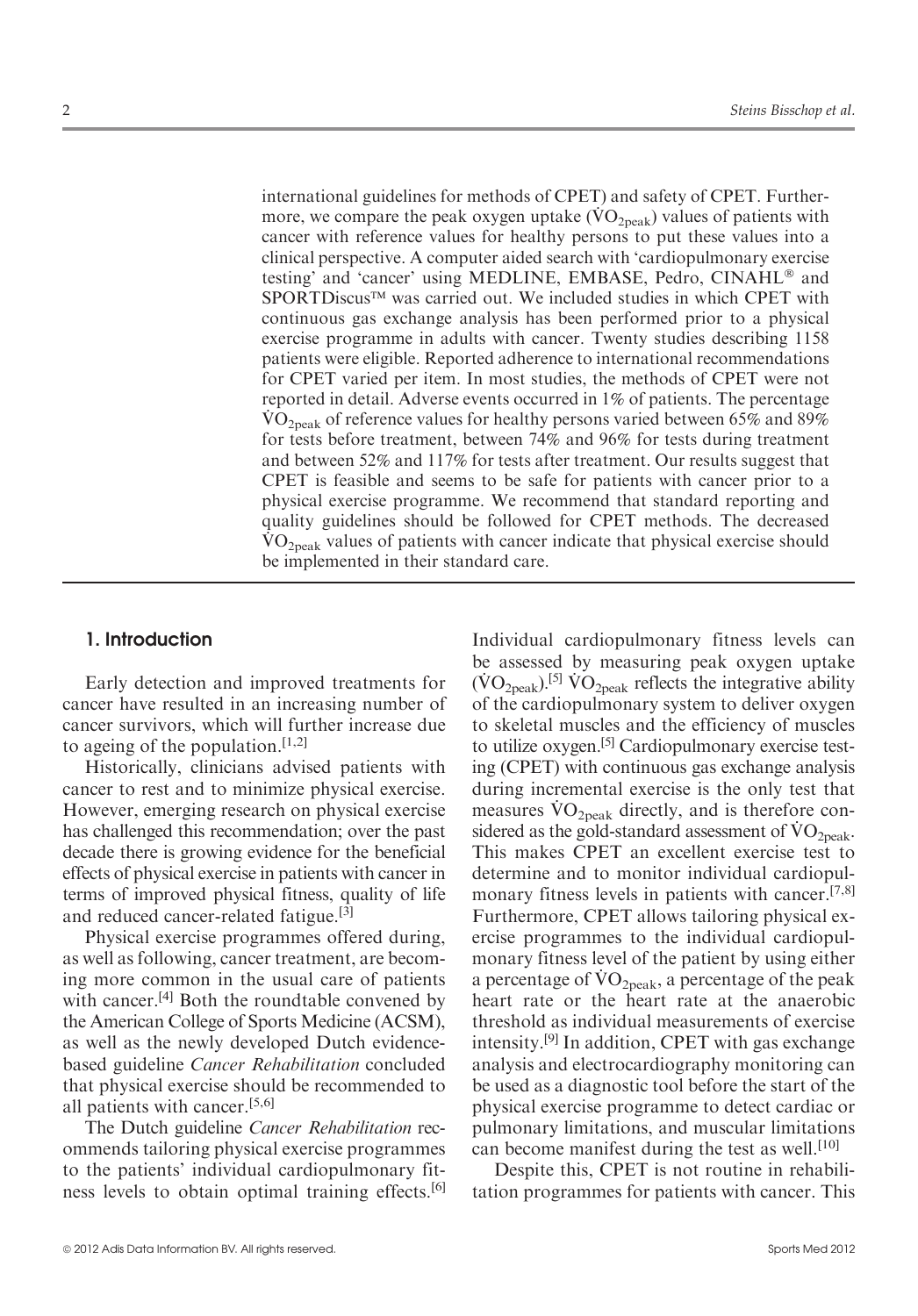is partly due to logistic problems (costs, lack of appropriate equipment, lack of experienced healthcare professionals) but there also is a general uncertainty about exposing patients with cancer to additional physical stressful burdens like CPET.[11]

In a previous review, Jones et al.[7] summarized the quality of methods in different types of exercise tests for patients with cancer. They concluded that exercise testing in clinical oncology does not always comply with (inter)national quality guidelines.

This systematic review aims to provide insight into the feasibility of CPET in patients with cancer prior to a physical exercise programme. We will describe (i) the characteristics of patients with cancer who underwent CPET; (ii) the quality of CPET (defined as adherence to international recommendations for methods of CPET); and (iii) the safety of CPET. Furthermore, we will compare the .  $VO<sub>2peak</sub>$  values of patients with cancer with reference values for healthy persons to put these values into a clinical perspective.

#### 2. Methods

#### [2.1 Search Strategy](http://(SDC) http://links.adisonline.com/SMZ/A8)

A computer aided search using MEDLINE, EMBASE, Pedro, CINAHL<sup>®</sup> and SPORTDiscus™ was carried out. The following search terms were used: 'cardiopulmonary exercise testing' (with synonyms) and 'cancer' (with synonyms) [see Appendix 1 in the Supplemental Digital Content (SDC) http:// links.adisonline.com/SMZ/A8]. The reference lists of identified studies were searched for additional relevant studies.

#### 2.2 Inclusion Criteria

We included studies in which CPET had been performed in adults who were older than 18 years of age and were diagnosed with cancer, regardless of type or stage. CPET had to be performed prior to a physical exercise intervention because our study is focused on the feasibility of CPET in patients with cancer prior to a physical exercise programme. Patients with cancer performed physical exercise before, during or after cancer treatment. Cardiopulmonary fitness had to be assessed using CPET with continuous gas exchange analysis dur-

ing incremental or ramped exercise. We excluded review articles and case reports. No language restrictions were used.

#### 2.3 Selection of Studies

Two independent reviewers (CS, MV) screened the titles and abstracts of identified studies for eligibility. Papers that seemed to be relevant were obtained, and the full-text articles were read by two reviewers (CS, MV) for inclusion. Disagreement between the reviewers was resolved by discussion.

#### 2.4 Data Extraction and Analysis

The included studies were described according to the following items: (i) the characteristics of patients with cancer who underwent CPET; (ii) the adherence to international guidelines for methods of CPET;[7,8] (iii) the safety of CPET (defined as the reported adverse events); and (iv) the mean  $\rm\dot{VO}_{2neak}$  (mL/kg/min) values and percentages of VO2peak of healthy controls taking sex, age and body mass index (BMI) into account.

Adherence to international guidelines was defined as adherence to the American Thoracic Society/American College of Chest Physicians (ATS/ACCP) recommendations for CPET,[8] as previously used by Jones et al.<sup>[7,8]</sup> (table I). Additionally, we reported if the respiratory exchange ratio (RER) was above 1.1 and if a scale for the rating of perceived exertion (RPE) was used to evaluate the test, because these are important items to evaluate how the test was performed.

We made a distinction between patients with breast cancer, lung cancer, lymphoma, haematological cancer, prostate cancer and patients with mixed cancer types (see supplemental tables 1–6 in the SDC).

For tests on a treadmill, median reference  $\rm\dot{VO}_{2peak}$  values for healthy persons were derived from the percentile tables of the ACSM guidelines.<sup>[12]</sup> In these guidelines, $[12]$  the reference values were described as normative with specific reference were described as normalive with specific reference to age and sex. Median reference  $\rm \ddot{VO}_{2peak}$  values for healthy persons were calculated from the equation from the Study of Health in Pomerania (SHIP) for tests performed on a cycle ergometer.<sup>[13]</sup> In the SHIP study<sup>[13]</sup> the study popula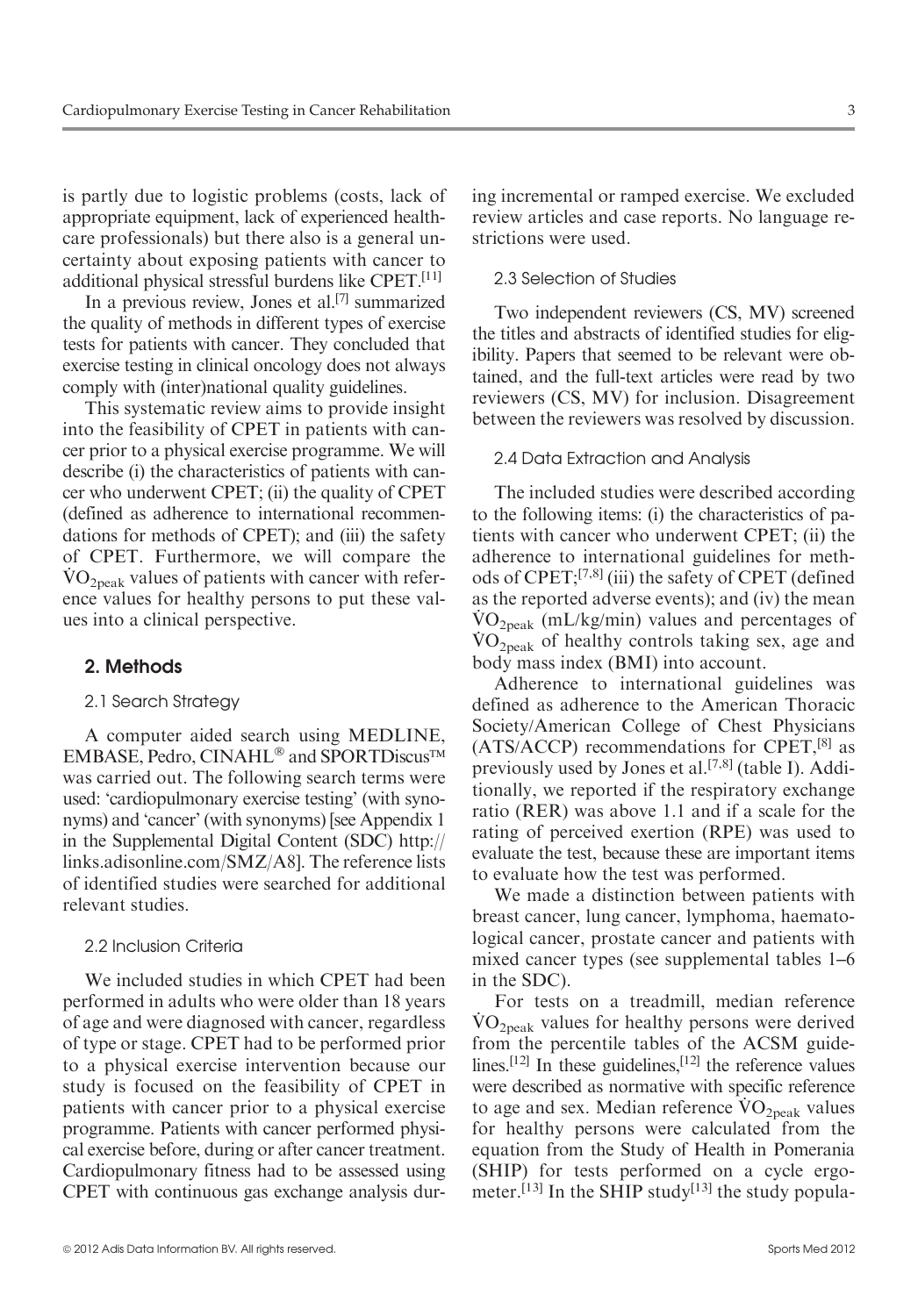Characteristics Protocol

Exercise test Before test

Exercise modality Treadmill Exercise protocol Increment

RPE = rating of perceived exertion.

| tion was described as volunteers representative                                   |
|-----------------------------------------------------------------------------------|
| for a healthy population, and the following equa-                                 |
| tion was given: 47.7565 (-0.9880 $\times$ age) (-0.2356 $\times$                  |
| age <sup>2</sup> ) $(-8.8697 \times$ sex) $(2.3597 \times BMI)$ $(-2.0308 \times$ |
| $\sim$ DMD (2.7405 $\times$ and DMD (0.2512 $\times$ and                          |

ECG = electrocardiography; RER = respiratory exchange ratio;

Table I. Item adherence to American Thoracic Society/American College of Chest Physicians reco

| ence to American Thoracic Society/American<br>vsicians recommendations                                                           | sex) $(1.3797 \times age \times sex \times BMI)$ . Sex was coded<br>as 1 for males and 2 for females. BMI was coded                                                  |
|----------------------------------------------------------------------------------------------------------------------------------|----------------------------------------------------------------------------------------------------------------------------------------------------------------------|
| Protocol                                                                                                                         | as 0 for BMI $\leq$ 25 kg/m <sup>2</sup> and 1 for BMI > 25 kg/m <sup>2</sup> .                                                                                      |
| Abstain from exercise on day of test                                                                                             | There were five age groups: 25–34, 35–44, 45–34,                                                                                                                     |
| Abstain from eating/drinking coffee<br>2-3 hours before test                                                                     | 55–64 and $\geq 64$ years of age, coded as 1–5, re-<br>spectively. We assumed, for studies reporting                                                                 |
| <b>Others</b>                                                                                                                    | mean age and BMI only for the total population,                                                                                                                      |
| Measurements at rest (heart rate, blood<br>pressure, 12-lead ECG, physician monitored)                                           | that mean age and BMI for the total study pop-<br>ulation was comparable with the mean of men                                                                        |
| Measurements during exercise<br>(continuous 12-lead ECG, continuous heart<br>rate, continuous pulse oximetry, blood<br>pressure) | and women separately. Since studies in our re-<br>view reported mean values of $VO_{2peak}$ instead of<br>median values, we compared mean $\rm\dot{VO}_{2peak}$ val- |
| Before test equipment calibration,<br>after test equipment calibration check                                                     | ues of patients with cancer, with median $VO2peak$<br>values of healthy persons. Assuming that $VO2peak$                                                             |
| Treadmill, cycle ergometer                                                                                                       | follows a normal distribution, mean and median                                                                                                                       |
| Incremental, ramp, Bruce, Balke                                                                                                  | values of $\rm\dot{VO}_{2peak}$ will essentially be identical.<br>Two independent reviewers (CS, MV) extracted                                                       |
|                                                                                                                                  |                                                                                                                                                                      |

 $age \times BMI$ ) (-3.7405  $\times$  sex  $\times BMI$ ) (0.2512  $\times$  age  $\times$ 

wers (CS, MV) extracted and analysed the data. Authors were contacted when relevant data were missing.

#### 3. Results

We identified 4714 articles of which 122 were potentially relevant after screening the title and abstract (figure 1). Applying our inclusion criteria led to the inclusion of 28 articles describing





Pre-test procedures

Conduct of exercise test

RER >1.1 Scale for RPE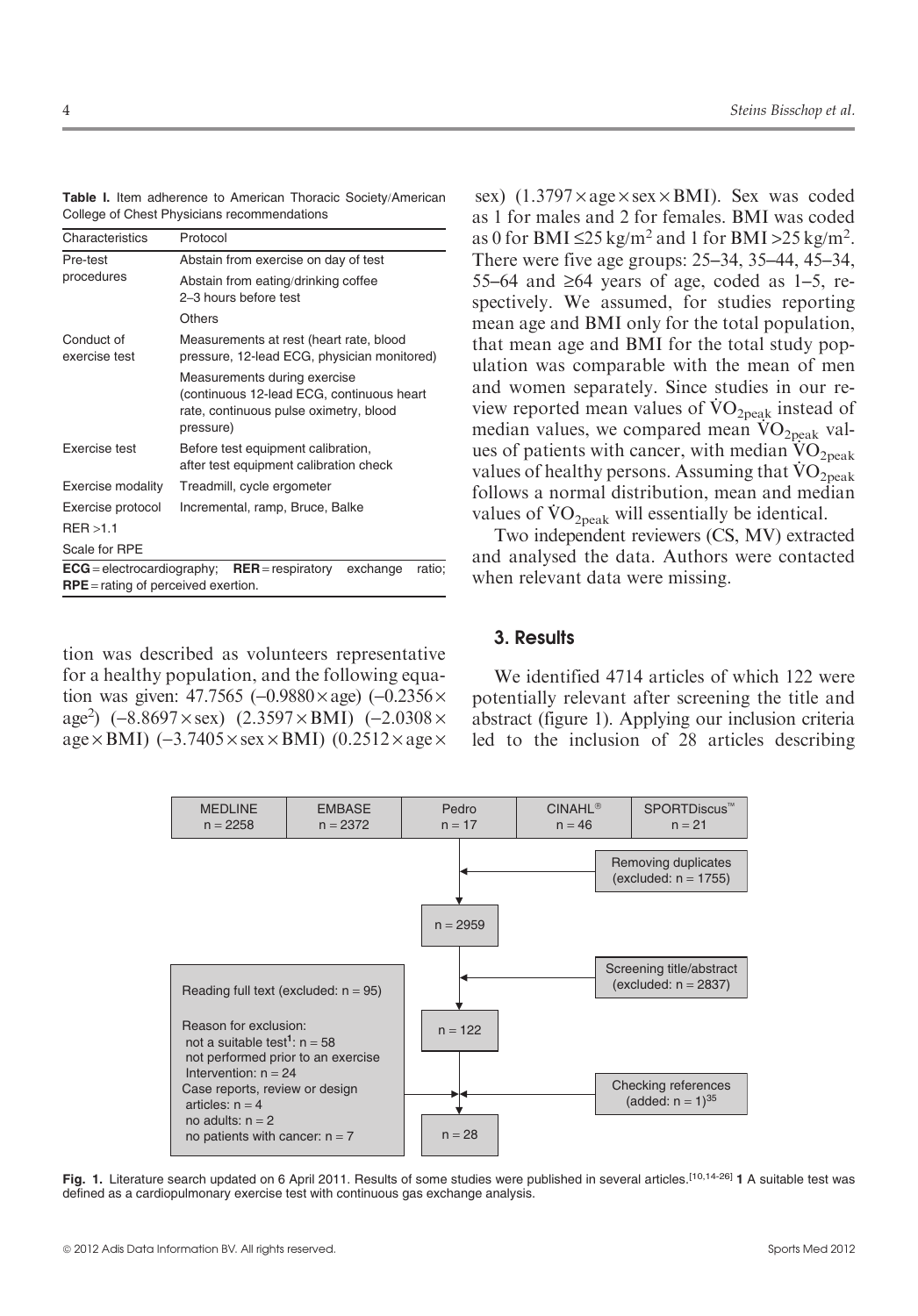20 studies, including 1158 patients. Most studies  $(n = 58)$  were excluded because they did not use a cardiopulmonary exercise test with continuous gas exchange analysis.

3.1 Patients with Cancer Who Underwent Cardiopulmonary Exercise Testing (CPET)

Studies of patients who underwent CPET included patients with breast cancer (six studies<sup>[14-18,27-30]</sup>), lung cancer (four studies<sup>[19-23,31,32]</sup>), lymphoma (one study<sup>[24,25]</sup>), haematological cancer (two studies<sup>[33,34]</sup>), prostate cancer (one study<sup>[35]</sup>) and mixed cancer types (six studies<sup>[10,26,36-40]</sup>) [table II]. Mean age of the patients was between 35 and 74 years. Mean BMI was  $\leq$ 25 in five studies (25%),  $>25 \text{ kg/m}^2$  in nine studies (45%) and not reported in six studies (30%). More than 50% of all studies excluded patients with cardiovascular co-morbidity.

3.2 Adherence to Recommendations for CPET

As described in table III, pre-test procedures were reported in three (15%) studies. Reporting the conduct of the exercise tests varied per item as follows: 6 studies (30%) reported a physicianmonitored test, 11 studies (55%) reported the use of continuous 12-lead electrocardiography (ECG) during CPET, 13 studies (65%) reported continuous heart rate monitoring, 3 studies (15%) reported continuous pulse oximetry and 8 studies (40%) reported blood pressure measurement during exercise. Five studies (25%) described that system calibration was performed before CPET. All studies reported the exercise modality, i.e. half of the tests (50%) were performed on a treadmill and the other half on a cycle ergometer. Fifteen studies (75%) described the exercise protocol; in ten of these studies, workload during testing was increased incrementally. Nine studies (45%) reported an RER above 1.1 during CPET, and six studies (30%) reported that they used a scale for the RPE to evaluate the test.

### 3.3 Adverse Events during CPET

Whether adverse events occurred during CPET was described in 11 studies (11/20 [55%]) including 843 patients (843/1158 [73%]) [table IV]. Adverse

events occurred in six patients (6/843 [1%]) and were described as follows: asymptomatic ECG abnormalities  $(n=2)$ , low blood oxygen saturation  $(n=1)$ , syncope  $(n=1)$ , light headedness  $(n=2)$ and dizziness  $(n=1)$ .

## 3.4 Peak Oxygen Uptake (VO<sub>2peak</sub>)

Lowest mean  $\rm \dot{V}O_{2peak}$  values (<15 mL/min/kg) were reported in the studies including patients with lung cancer (table V). The majority of the with lung cancer (table  $v$ ). The majority of the studies reported mean  $VO_{2peak}$  values between 16 mL/min/kg and 25 mL/min/kg. The percentage .  $VO<sub>2peak</sub>$  of reference values for healthy persons varied between 65% and 89% for tests before cancer treatment, between 74% and 96% for tests during cancer treatment and between 52% and 117% for tests after cancer treatment. Eleven studies (55%) did not describe the methods of determi- $(33\%)$  did not describe the methods of determination of  $VO<sub>2peak</sub>$ ; in the remaining studies the methods of determination differed.

#### 4. Discussion

The advantages of performing CPET in patients with cancer prior to an exercise programme are an objective determination of individual cardiopulmonary fitness levels and parameters for training intensities, and accurate screening for cardiac, pulmonary or muscular limitations.

This review shows that CPET has been used for exercise programmes before, during and after cancer treatment in 1158 patients diagnosed with breast cancer, lung cancer, lymphoma, haematological cancer, prostate cancer and mixed cancer types. Reported adherence to the ATS/ACCP recommendations<sup>[7,8]</sup> varied: reporting of the pre-test procedures was lacking in most studies, reporting of the conduct of the exercise tests varied per item, calibration of gas exchange analysis was reported in 25%, exercise modality was reported in all studies and the exercise protocol was reported in 75% of the studies. Adverse events occurred in  $\frac{75\%}{1\%}$  of the studies. Adverse events occurred in<br>only 1% of CPET. The percentage  $\rm{VO}_{2\text{peak}}$  of reference values for healthy persons varied between 65% and 89% for tests before cancer treatment, between 74% and 96% for tests during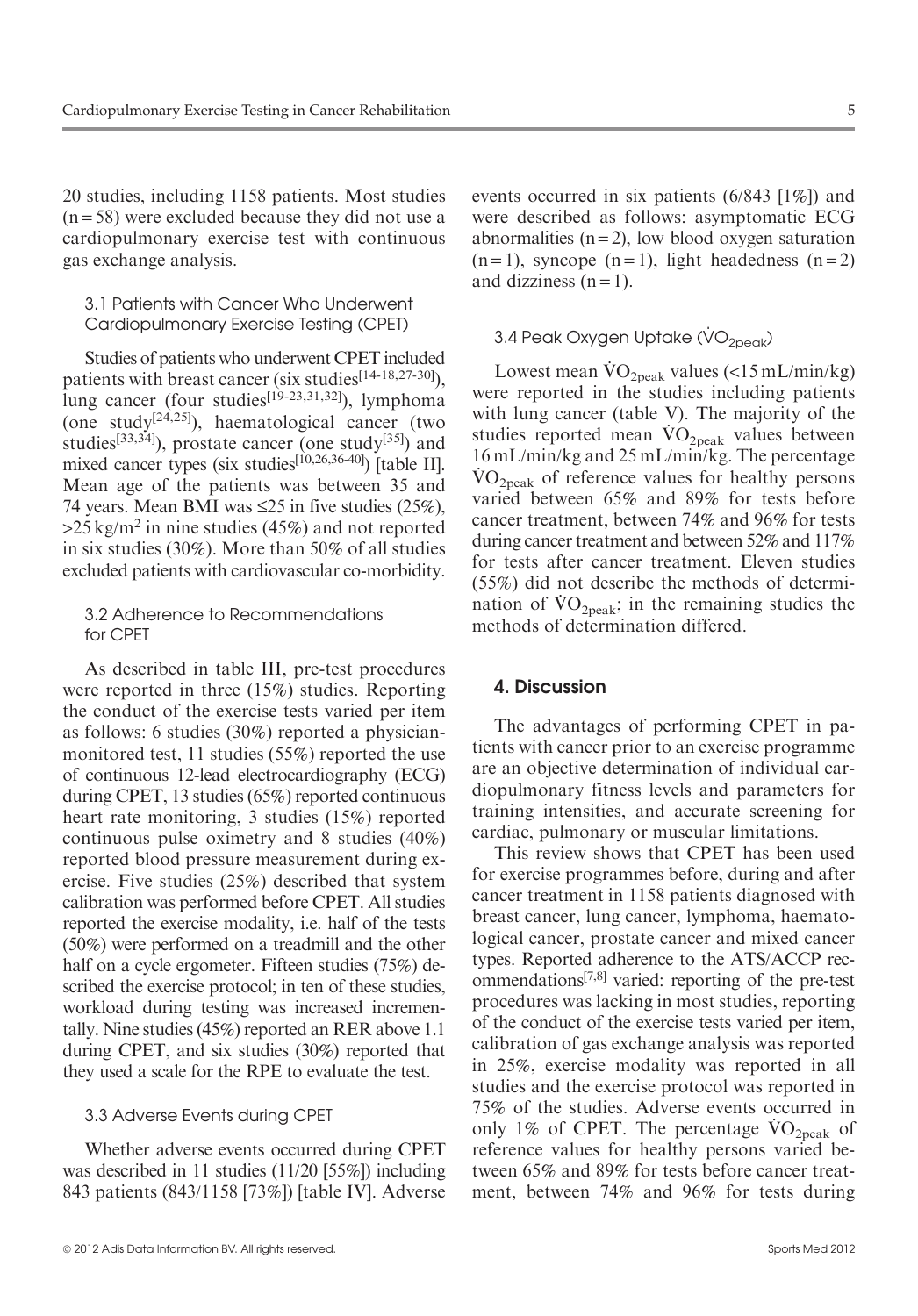| Table II. Study characteristics             |                                       |                                         |                             |                                             |                                    |                                          |                           |
|---------------------------------------------|---------------------------------------|-----------------------------------------|-----------------------------|---------------------------------------------|------------------------------------|------------------------------------------|---------------------------|
| Characteristics                             | cancer [14-18,27-30]<br><b>Breast</b> | cancer <sup>[19-23,31,32]</sup><br>Lung | Lymphoma <sup>[24,25]</sup> | Haematological<br>cancer <sup>[33,34]</sup> | cancer <sup>[35]</sup><br>Prostate | cancer <sup>[10,26,36-40]</sup><br>Mixed | All studies<br>[n $(%)$ ] |
| No. of studies                              | $\circ$                               | 4                                       | $\overline{\phantom{0}}$    | $\sim$                                      | ↽                                  | $\circ$                                  | 20 (100)                  |
| Sex                                         |                                       |                                         |                             |                                             |                                    |                                          |                           |
| Men                                         |                                       |                                         |                             |                                             |                                    |                                          | 1(5)                      |
| Women                                       | ശ                                     |                                         |                             |                                             |                                    |                                          | 6(30)                     |
| Men and women                               |                                       | 4                                       |                             | $\sim$                                      |                                    | ဖ                                        | 13 (65)                   |
| Mean age (years)                            |                                       |                                         |                             |                                             |                                    |                                          |                           |
| $35 - 44$                                   |                                       |                                         |                             |                                             |                                    |                                          | 1(5)                      |
| 45-54                                       | ഥ                                     |                                         |                             |                                             |                                    | Ю                                        | 12(60)                    |
| 55-64                                       |                                       |                                         |                             |                                             |                                    |                                          | 3(15)                     |
| $65 - 74$                                   |                                       | ო                                       |                             |                                             |                                    |                                          | 4 (20)                    |
| Mean BMI                                    |                                       |                                         |                             |                                             |                                    |                                          |                           |
| $\leq$ 25 kg/m                              |                                       |                                         |                             |                                             |                                    | ო                                        | 5 (25)                    |
| $>25$ kg/m                                  |                                       |                                         |                             |                                             |                                    |                                          | (45)                      |
| $rac{\pi}{2}$                               |                                       |                                         |                             |                                             |                                    | S                                        | 6(30)                     |
| Disease stage                               |                                       |                                         |                             |                                             |                                    |                                          |                           |
| $\frac{1}{2}$                               |                                       |                                         |                             |                                             |                                    |                                          | 1(5)                      |
| $\bar{\Xi}$                                 |                                       |                                         |                             |                                             |                                    |                                          | 1(5)                      |
| $\bar{\Xi}$                                 |                                       |                                         |                             |                                             |                                    |                                          | $\circ$                   |
| $\equiv$                                    |                                       | ო                                       |                             |                                             |                                    |                                          | 5 (25)                    |
| All stages                                  | $\sim$                                |                                         |                             |                                             |                                    |                                          | 2(10)                     |
| <b>NR/NA</b>                                |                                       |                                         |                             | N                                           |                                    | ဖ                                        | 11(55)                    |
| Treatment                                   |                                       |                                         |                             |                                             |                                    |                                          |                           |
| Radiotherapy                                |                                       |                                         |                             |                                             |                                    |                                          | 1(5)                      |
| Radio-and/or chemotherapy                   |                                       |                                         |                             |                                             |                                    |                                          | 1(5)                      |
| Radio-and/or chemotherapy<br>and/or surgery | ဖ                                     | 4                                       |                             |                                             |                                    | G                                        | 16 (80)                   |
| Chemotherapy and/or SCT                     |                                       |                                         |                             | $\mathbf{\Omega}$                           |                                    |                                          | 2(10)                     |
| Excluded co-morbidity                       |                                       |                                         |                             |                                             |                                    |                                          |                           |
| Cardiovascular diseases                     | LO                                    |                                         |                             |                                             |                                    | $\mathbf{c}$                             | 11(55)                    |
| Orthopaedic exercise limitations            |                                       |                                         |                             |                                             |                                    | $\mathbf{I}$                             | 1(5)                      |
| Metastasis (skeletal)                       |                                       |                                         |                             |                                             | $\overline{\phantom{a}}$           | $\mathbf{\Omega}$                        | 3(15)                     |
| Endocrine diseases <sup>a</sup>             |                                       |                                         |                             |                                             | ı                                  | - 1                                      | 2(10)                     |
|                                             |                                       |                                         |                             |                                             |                                    |                                          | Continued next page       |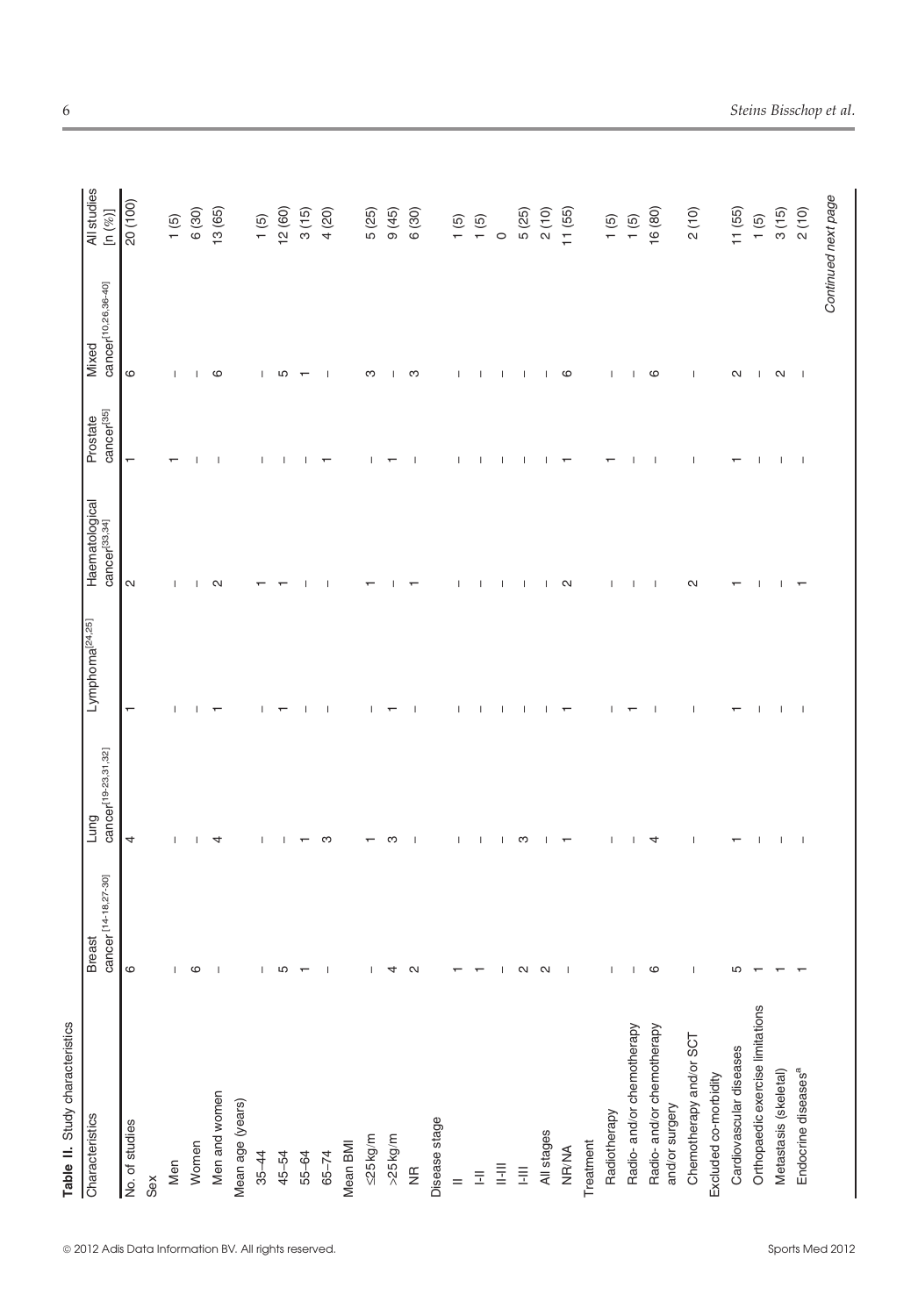| © 2012 Adis Data Information BV. All rights reserved. | Sports Med 2012 |
|-------------------------------------------------------|-----------------|

| Characteristics              | cancer [14-18,27-30]<br><b>Breast</b> | cancer[19-23,31,32]<br>Lung | Lymphoma <sup>[24,25]</sup> | Haematological<br>cancer <sup>[33,34]</sup> | cancer <sup>[35]</sup><br>Prostate | cancer[10,26,36-40]<br>Mixed | All studies<br>[n $(\%)$ |
|------------------------------|---------------------------------------|-----------------------------|-----------------------------|---------------------------------------------|------------------------------------|------------------------------|--------------------------|
| Infection/immune abnormality |                                       | I                           |                             |                                             |                                    |                              | 3(15)                    |
| Graft vs host disease        |                                       | I                           | I                           |                                             |                                    | I                            | ۱ (5)                    |
| Chronic or uncontrolled pain |                                       | I                           | ı                           |                                             |                                    |                              | 3(15)                    |
| Psychiatric illness          |                                       | I                           | I                           |                                             |                                    | c                            | 7 (35)                   |
| Cognitive disturbances       |                                       | I                           | I                           |                                             |                                    |                              | 3(15)                    |
| Timing CPET                  |                                       |                             |                             |                                             |                                    |                              |                          |
| Before lung surgery          |                                       | $\sim$                      | I                           | Ï                                           |                                    | I                            | 2(10)                    |
| Before radiotherapy          |                                       | ı                           |                             | I                                           |                                    | ı                            | 2(10)                    |
| During chemotherapy          |                                       | I                           |                             | I                                           |                                    | ı                            | 2(10)                    |
| After lung surgery           |                                       | $\sim$                      |                             | I                                           |                                    | ı                            | 2(10)                    |
| After treatment              |                                       | I                           | I                           |                                             | I                                  |                              | 9(45)                    |
| $\frac{\alpha}{2}$           | 2                                     | I                           | I                           | I                                           | I                                  |                              | 3(15)                    |

cancer treatment and between 52% and 117% for tests after cancer treatment.

#### 4.1 Patients with Cancer Who Underwent CPET

This review demonstrates that CPET can be performed in patients with different cancer types prior to a physical exercise programme. Although most studies report results for breast cancer and excluded patients with cardiovascular disease, this review also suggests that the use of CPET can be recommended for other cancer types prior to a physical exercise programme. Cardiovascular diseases are no contraindication for CPET because ECG monitoring is recommended and, furthermore, CPET is frequently used in the evaluation of patients with cardiovascular diseases.[7,8]

#### 4.2 Adherence to Recommendations for CPET

Whether the reported adherence represents the real adherence to the recommendations for CPET, is unknown. Some items of the recommendations for CPET might be performed but not reported in the published article.<sup>[7,8]</sup> In a previous systematic review, Jones et al.[7,8] concluded that exercise testing in patients with cancer does not always comply with quality guidelines, such as the ATS/ACCP recommendations.[7,8] However, methods of exercise testing might be useful to report to ensure that the tests are valid, reproducible and safe.<sup>[7,8]</sup> We agree with Jones et al.<sup>[7,8]</sup> that developing recommendations for the clinical use of CPET for patients with cancer might be useful.

#### 4.3 Adverse Events during CPET

Adverse events occurred in only 1% of CPET. However, whether adverse events occurred was described in only 55% of studies. Moreover, only 55% of studies were monitored with an ECG, and monitoring adverse events was not the aim of these studies. Therefore, in the other studies, ECG abnormalities could have been missed. Finally, all studies were among patients enrolled in an exercise programme, so the current findings cannot be generalized to the wider cancer population. On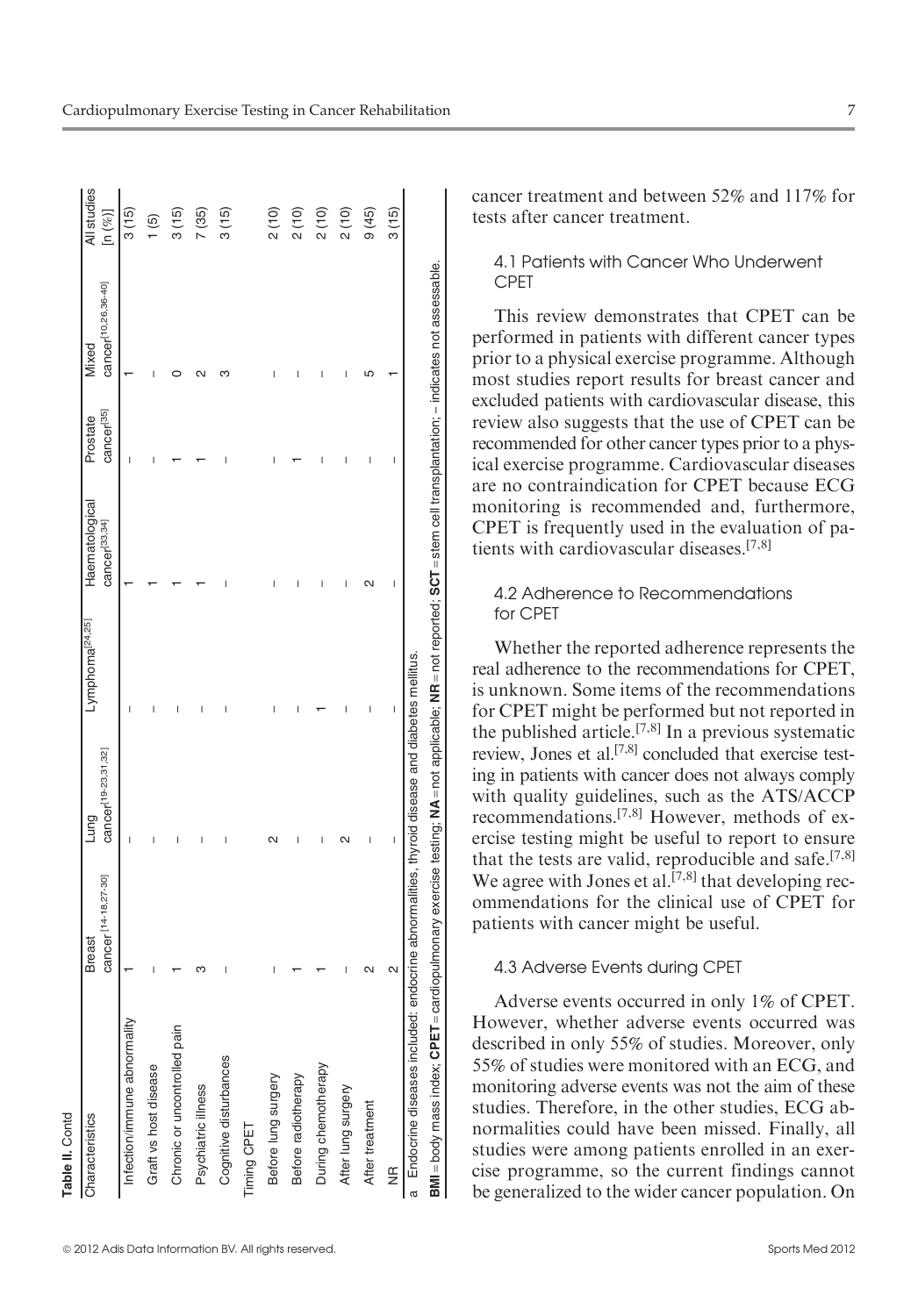| Characteristics                                                              | cancer <sup>[14-18,27-30]</sup><br><b>Breast</b> | cancer <sup>[19-23,31,32]</sup><br>Lung                                                                                              | Lymphoma <sup>[24,25]</sup> | Haematological<br>cancer <sup>[33,34]</sup> | cancer <sup>[35]</sup><br>Prostate | cancer <sup>[10,26,36-40]</sup><br>Mixed | All studies<br>[n $($ %)] |
|------------------------------------------------------------------------------|--------------------------------------------------|--------------------------------------------------------------------------------------------------------------------------------------|-----------------------------|---------------------------------------------|------------------------------------|------------------------------------------|---------------------------|
| No. of studies                                                               | $\circ$                                          | 4                                                                                                                                    |                             | $\sim$                                      |                                    | $\circ$                                  | $\overline{c}$            |
| Pre-test procedures                                                          |                                                  |                                                                                                                                      |                             |                                             |                                    |                                          |                           |
| test<br>Abstain from exercise on day of                                      |                                                  |                                                                                                                                      |                             |                                             |                                    |                                          | $\frac{1}{5}$             |
| lee<br>Abstain from eating/drinking coff<br>2-3 hours before test            |                                                  |                                                                                                                                      |                             |                                             |                                    |                                          | 1(5)                      |
| Other <sup>a</sup>                                                           |                                                  |                                                                                                                                      |                             |                                             |                                    |                                          | 1(5)                      |
| Conduct of exercise test                                                     |                                                  |                                                                                                                                      |                             |                                             |                                    |                                          |                           |
| Measurements at rest                                                         |                                                  |                                                                                                                                      |                             |                                             |                                    |                                          |                           |
| Heart rate                                                                   |                                                  |                                                                                                                                      |                             |                                             |                                    |                                          | 1(5)                      |
| <b>Blood pressure</b>                                                        |                                                  |                                                                                                                                      |                             |                                             |                                    |                                          | 2(10)                     |
| 12-lead ECG                                                                  |                                                  |                                                                                                                                      |                             |                                             |                                    |                                          | (5)1                      |
| Physician-monitored                                                          |                                                  | $\sim$                                                                                                                               |                             |                                             |                                    |                                          | 6 (30)                    |
| Measurements during exercise                                                 |                                                  |                                                                                                                                      |                             |                                             |                                    |                                          |                           |
| Continuous 12-lead ECG                                                       | ო                                                |                                                                                                                                      |                             |                                             |                                    |                                          | 11(55)                    |
| Continuous heart rate                                                        | m                                                |                                                                                                                                      |                             |                                             |                                    | Ю                                        | 13(65)                    |
| Continuous pulse oximetry                                                    |                                                  |                                                                                                                                      |                             |                                             |                                    |                                          | 3(15)                     |
| <b>Blood pressure</b>                                                        |                                                  | $\sim$                                                                                                                               |                             |                                             |                                    |                                          | 8 (40)                    |
| Exercise test                                                                |                                                  |                                                                                                                                      |                             |                                             |                                    |                                          |                           |
| Before test equipment calibration                                            |                                                  |                                                                                                                                      |                             |                                             |                                    | N                                        | 5 (25)                    |
| Before and after test equipment<br>calibration check                         |                                                  |                                                                                                                                      |                             |                                             |                                    |                                          | 3(15)                     |
| Exercise modality                                                            |                                                  |                                                                                                                                      |                             |                                             |                                    |                                          |                           |
| Treadmill                                                                    | m                                                |                                                                                                                                      |                             | $\mathbf{c}$                                |                                    |                                          | 10(50)                    |
| Cycle ergometer                                                              | S                                                |                                                                                                                                      |                             |                                             |                                    | $\sim$                                   | 10(50)                    |
| Exercise Protocol                                                            |                                                  |                                                                                                                                      |                             |                                             |                                    |                                          |                           |
| Incremental                                                                  | ო                                                |                                                                                                                                      |                             |                                             |                                    | $\sim$                                   | 10(50)                    |
| Ramp                                                                         |                                                  |                                                                                                                                      |                             |                                             |                                    |                                          | 1(5)                      |
| Bruce                                                                        | $\sim$                                           |                                                                                                                                      |                             |                                             |                                    |                                          | 2(10)                     |
| <b>Balke</b>                                                                 |                                                  |                                                                                                                                      |                             |                                             |                                    |                                          | 2(10)                     |
| $\frac{\alpha}{2}$                                                           |                                                  | $\mathbf{I}$                                                                                                                         |                             | $\sim$                                      |                                    |                                          | 5 (25)                    |
| RER <sub>&gt;1.1</sub>                                                       | N                                                | $\sim$                                                                                                                               |                             |                                             |                                    | 4                                        | 9(45)                     |
| Scale for RPE                                                                |                                                  | Z                                                                                                                                    |                             |                                             |                                    | $\sim$                                   | 6(30)                     |
| a Patients were asked to follow the same diet for 3 days before CPET         |                                                  |                                                                                                                                      |                             |                                             |                                    |                                          |                           |
| Same study as the study with before test equipment calibration. [22,23]<br>م |                                                  |                                                                                                                                      |                             |                                             |                                    |                                          |                           |
| CPET = cardiopulmonary exercise<br>assessable.                               |                                                  | testing; ECG=electrocardiography; NR=not reported; RER=respiratory exchange ratio; RPE=rating of perceived exertion; - indicates not |                             |                                             |                                    |                                          |                           |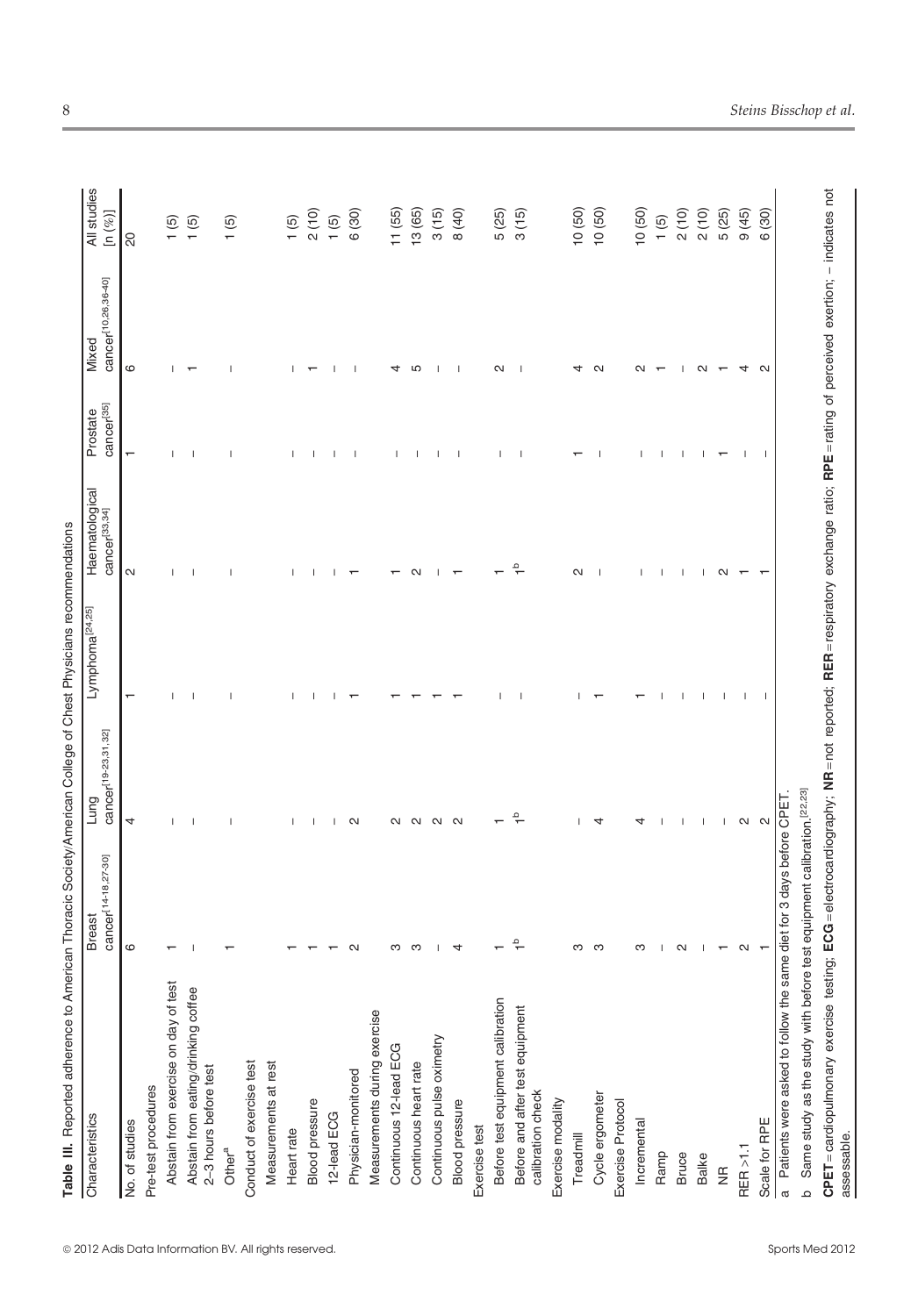| Table IV. Adverse events duing cardiopulmonary exercise testing   |                                           |                                         |                             |                                             |                                    |                              |                        |
|-------------------------------------------------------------------|-------------------------------------------|-----------------------------------------|-----------------------------|---------------------------------------------|------------------------------------|------------------------------|------------------------|
| Characteristics                                                   | cancer <sup>[14-18,27-30]</sup><br>Breast | cancer <sup>[19-23,31,32]</sup><br>Lung | Lymphoma <sup>[24,25]</sup> | Haematological<br>cancer <sup>[33,34]</sup> | cancer <sup>[35]</sup><br>Prostate | cancer[10,26,36-40]<br>Mixed | [n $(\%)$ ]<br>All pts |
| No. of pts                                                        | 416                                       | 61                                      | 122                         | 24                                          | $\frac{1}{2}$                      | 414                          | 1158                   |
| Reported AEs (n = 843)                                            |                                           |                                         |                             |                                             |                                    |                              |                        |
| On a treadmill                                                    |                                           |                                         |                             |                                             |                                    |                              |                        |
| Before treatment                                                  |                                           | I                                       | I                           | I                                           | 1/121                              | I                            | 1/121(1)               |
| During treatment                                                  | 2/242                                     | I                                       | I                           |                                             |                                    | I                            | 2/242(1)               |
| After treatment                                                   |                                           |                                         |                             |                                             | ľ                                  | 3/104                        | 3/104(3)               |
| On a cycle ergometer                                              |                                           |                                         |                             |                                             |                                    |                              |                        |
| Before treatment                                                  |                                           | 0/20                                    |                             |                                             |                                    |                              | 0/20(0)                |
| During treatment                                                  |                                           | Ī                                       | 0/122                       | I                                           |                                    | I                            | 0/122(0)               |
| After treatment                                                   | 0/68                                      | 0/19                                    | I                           | I                                           | I                                  | 0/147                        | 0/234(1)               |
| Total occurred AEs                                                | 2/310 (1%)                                | 0/39(0%)                                | 0/122(0%)                   | I                                           | 1/121(1%)                          | 3/251 (1%)                   | 6/843(1)               |
| Missing $(n = 315)^a$                                             | 106/416 (25%)                             | 22/61 (36%)                             | 0/122(0%)                   | 24/24 (100%)                                | 0/121(0%)                          | 163/414 (39%)                | 315/1158 (27)          |
| These studies did not report whether AEs occurred.                |                                           |                                         |                             |                                             |                                    |                              |                        |
| AEs = adverse events; pts = patients; - indicates not assessable. |                                           |                                         |                             |                                             |                                    |                              |                        |

ª 2012 Adis Data Information BV. All rights reserved. Sports Med 2012

the other hand, our results do not suggest that CPET is unsafe for patients with cancer prior to an exercise programme. Our findings agree with Jones et al.<sup>[41]</sup> who described a comparable adverse event rate in a meta-analysis. According to the ACSM guidelines for exercise testing, the risk of cardiac events in a mixed population during exercise testing is low, with approximately six cardiac events per 10 000 tests.[42] Furthermore, Knutsen et al.<sup>[11]</sup> qualitatively investigated the experiences of patients with cancer with CPET while undergoing chemotherapy, and they concluded that patients felt safe.

## $4.4\,\rm{VO}_{2\text{peak}}$

We found lower  $\rm \dot{V}O_{2peak}$  values in patients with cancer compared with the healthy population indicating decreased physical fitness levels and, consequently, an indication for physical training. Accurate determination of individual cardiopulmonary fitness levels and aerobic training intensity is then important to not only prevent overtraining but also undertraining. Several explanations for low .  $\rm \dot{VO}_{2neak}$  values in patients with cancer have been described. Direct results of cancer such as anaemia, result in a decreased oxygen carrying capacity of the blood.[43] In addition, cancer systematic therapy might cause cardiac limitations, e.g. anthracyclines could lead to atrial and ventricular arrhythmias, pericarditis/myocarditis, a reduced ejection fraction and cardiomyopathy; and alkylating agents, such as cisplatin, may result in myocardial ischaemia/infarction, hypertension, heart failure and arrhythmias.<sup>[44]</sup> Furthermore, radiotherapy might cause cardiac or pulmonary limitations, such as angina, dyspnoea, heart failure, pericardial constriction, atherosclerosis and mediastinal fibrosis.[44] Finally, the reduction of physical activity after cancer diagnosis also contributes to low cardiopulmonary fitness levels. Physical inactivity could result in a reduction in cardiac output, oxidative capacity and muscle cross-sectional area.[45-47]

The following limitations have to be consid-The following limitations have to be considered. For calculating the percentage  $\rm{VO}_{2\rm{peak}}$  of reference values for healthy persons we used the reference values for healthy persons we used the mean  $\rm \ddot{V}O_{2peak}$  value of the total study population.

 $\sim$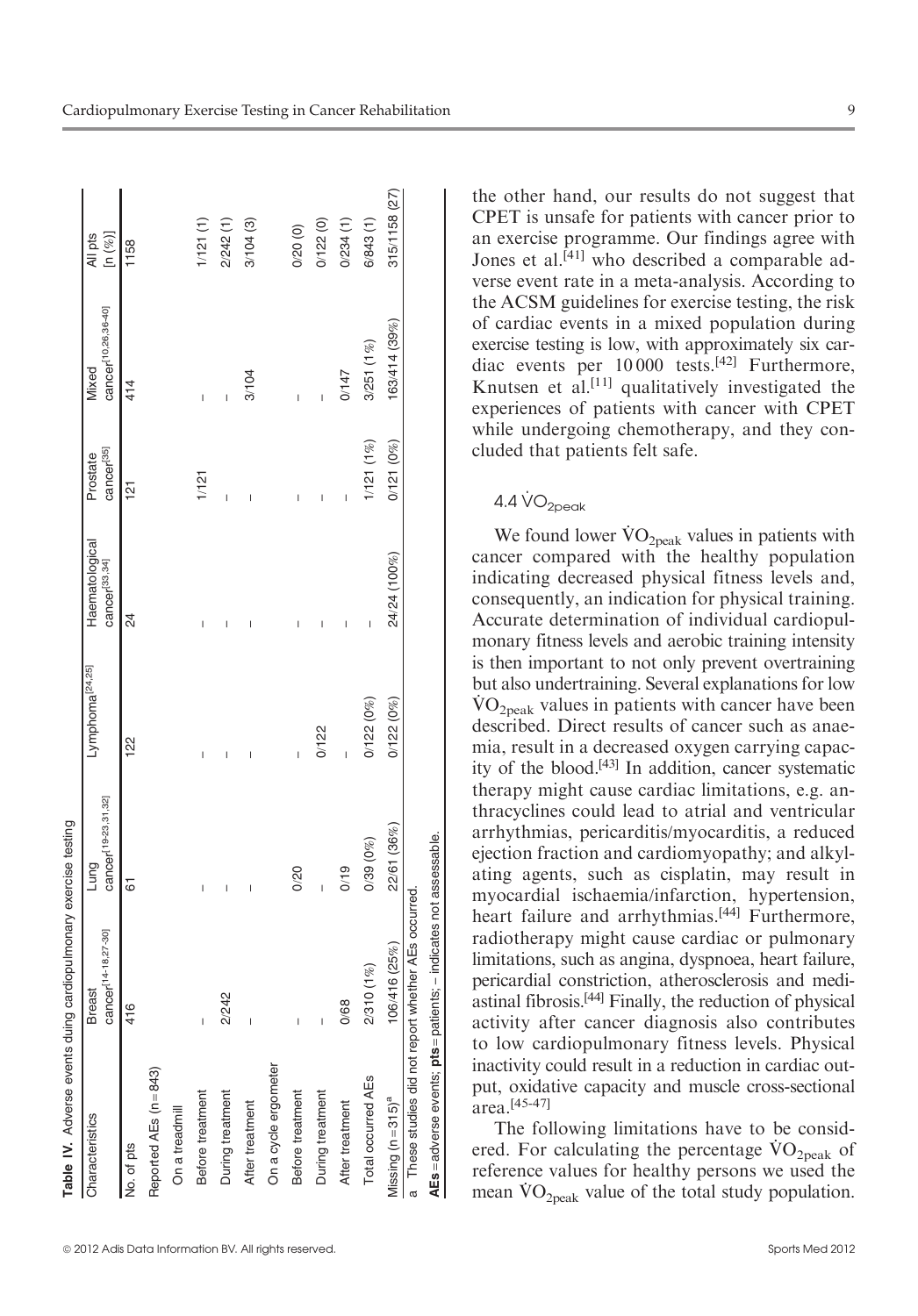| Characteristics                                                                                                                                                                        | cancer <sup>[14-18,27-30]</sup><br><b>Breast</b> | cancer <sup>[19-23,31,32]</sup><br>Lung | Lymphoma <sup>[24,25]</sup> | Haematological<br>cancer <sup>[33,34]</sup> | cancer <sup>[35]</sup><br>Prostate | cancer <sup>[10,26,36-40]</sup><br>Mixed | studies <sup>a</sup><br>$\overline{4}$ |
|----------------------------------------------------------------------------------------------------------------------------------------------------------------------------------------|--------------------------------------------------|-----------------------------------------|-----------------------------|---------------------------------------------|------------------------------------|------------------------------------------|----------------------------------------|
| No. of studies                                                                                                                                                                         | $\circ$                                          | 4                                       |                             | $\sim$                                      |                                    | $\circ$                                  | 20                                     |
| Mean VO <sub>2peak</sub> (mL/min/kg)                                                                                                                                                   |                                                  |                                         |                             |                                             |                                    |                                          |                                        |
| $rac{15}{5}$                                                                                                                                                                           |                                                  | S                                       |                             |                                             |                                    |                                          | 3(15)                                  |
| $16 - 20$                                                                                                                                                                              | $\sim$                                           |                                         |                             |                                             |                                    | $\sim$                                   | 4 (20)                                 |
| $21 - 25$                                                                                                                                                                              | $\sim$                                           |                                         |                             |                                             |                                    |                                          | 3(15)                                  |
| $>25$                                                                                                                                                                                  | $\mathbf{\Omega}$                                |                                         |                             |                                             | ı                                  | co                                       | 3(15)                                  |
| $\frac{\alpha}{2}$                                                                                                                                                                     |                                                  |                                         |                             |                                             |                                    |                                          | 7(35)                                  |
| $\%$ VO <sub>2peak</sub> of reference values for healthy<br>persons (min-max) <sup>b</sup>                                                                                             |                                                  |                                         |                             |                                             |                                    |                                          |                                        |
| Before cancer treatment                                                                                                                                                                | 89                                               | $69 - 73$                               | Ť                           |                                             | 85-89                              | I                                        | 65-89                                  |
| During cancer treatment                                                                                                                                                                | 74-77                                            | $\overline{1}$                          | $82 - 96^\circ$             |                                             |                                    |                                          | 74-96                                  |
| After cancer treatment                                                                                                                                                                 | $82 - 101$                                       | 55-70                                   | $\overline{\phantom{a}}$    |                                             |                                    | $52 - 117$                               | $52 - 117$                             |
| Total                                                                                                                                                                                  | $65 - 101$                                       | 55-73                                   | $82 - 96$                   |                                             | 85-89                              | $52 - 117$                               | $52 - 117$                             |
| Methods of determination of VO <sub>2peak</sub>                                                                                                                                        |                                                  |                                         |                             |                                             |                                    |                                          |                                        |
| Mean 15 sec period <sup>d</sup>                                                                                                                                                        | $\sim$                                           | ı                                       |                             |                                             |                                    |                                          | 2(10)                                  |
| Mean last 2 min <sup>e</sup>                                                                                                                                                           |                                                  |                                         |                             |                                             |                                    |                                          | 1(5)                                   |
| Mean 20 sec period <sup>1</sup>                                                                                                                                                        |                                                  |                                         |                             |                                             |                                    |                                          | $\overline{5}$                         |
| Mean highest 30 sec period                                                                                                                                                             |                                                  |                                         |                             |                                             |                                    |                                          | $\overline{5}$                         |
| Highest value during a 15 sec<br>period                                                                                                                                                |                                                  |                                         |                             |                                             |                                    |                                          | 1(5)                                   |
| Mean last 30 sec period                                                                                                                                                                |                                                  | J.                                      |                             |                                             |                                    | N                                        | 2(10)                                  |
| Highest value                                                                                                                                                                          | $\mathsf{I}$                                     | $\mathsf{I}$                            |                             |                                             |                                    |                                          | 1(5)                                   |
| $\frac{\alpha}{2}$                                                                                                                                                                     | $\mathbf{\Omega}$                                | S                                       |                             | N                                           | 1                                  | S                                        | 11(55)                                 |
| Data for all studies are presented in [n (%)] values or %VO <sub>2peak</sub> min-max, where stated<br>$\varpi$                                                                         |                                                  |                                         |                             |                                             |                                    |                                          |                                        |
| Median reference VO <sub>2peak</sub> values for healthy persons were derived from the SHIP study for tests on a cycle ergometer and the ACSM guidelines for tests on a treadmill.<br>م |                                                  |                                         |                             |                                             |                                    |                                          |                                        |
| This study included patients without treatment for lymphoma as well<br>$\circ$                                                                                                         |                                                  |                                         |                             |                                             |                                    |                                          |                                        |
| Mean of four consecutive 15 sec values at the end of the power output.<br>$\overline{\sigma}$                                                                                          |                                                  |                                         |                             |                                             |                                    |                                          |                                        |
| Mean of the three highest values of VO <sub>2peak</sub> during the last 2 min.<br>$\mathbb O$                                                                                          |                                                  |                                         |                             |                                             |                                    |                                          |                                        |
| Highest mean values obtained for any continuous 20 sec period.                                                                                                                         |                                                  |                                         |                             |                                             |                                    |                                          |                                        |

Table V. Values and methods of determination of peak aerobic capacity in patients with cancer Table V. Values and methods of determination of peak aerobic capacity in patients with cancer ACSM = American College of Sports Medicine; min-max = minimum-maximum; NR = not reported; SHIP =Study of Health in Pomerania;

.

 $VO_{2\text{peak}}$  = peak oxygen uptake; - indicates

not assessable.

not assessable.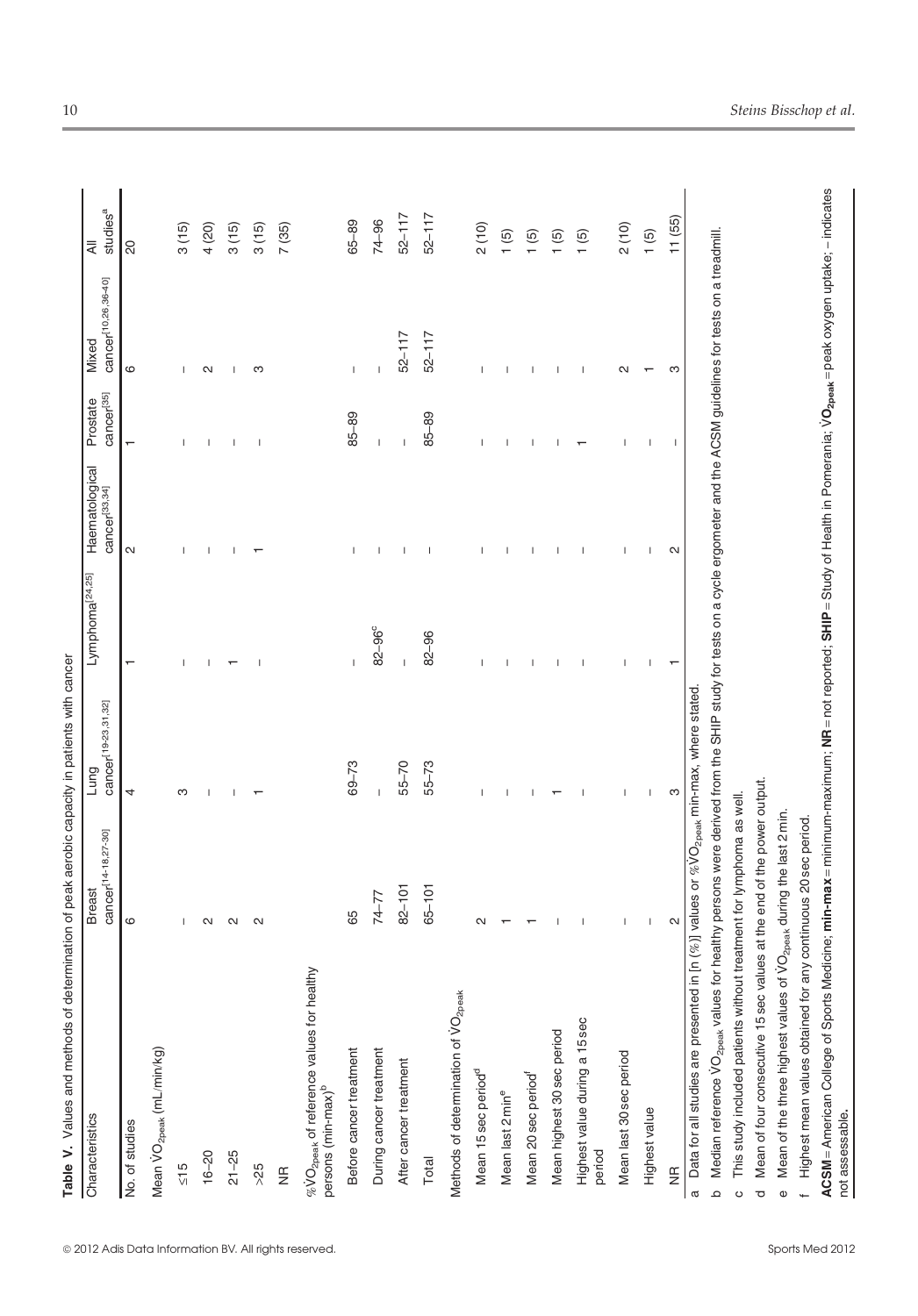Ideally, the percentage  $\rm \dot{V}O_{2peak}$  should be calculated with individual data to realize a more accurate estimation. However, our results are in agreement with others presenting the percentagreement with others presenting the percent-<br>age  $\rm{VO_{2peak}}$  of reference values for healthy persons calculated with individual data; they also sons calculated with individual data; they also<br>report lower  $\rm \dot{VO}_{2peak}$  values in patients with cancer.[10,19,22] Furthermore, we used the mean age and mean BMI for the total study population instead of individual data. This might result in an stead of multiplata data. This implies is the formulation of the percentage  $\rm{VO}_{2\rm{peak}}$  for younger patients with a BMI of  $\leq$ 25 kg/m<sup>2</sup>, and in an overestimation for older patients with a BMI of >25 kg/m<sup>2</sup>. Moreover, for CPET on a cycleergometer, reference values for healthy persons are based on the SHIP study.[13] Because the SHIP study includes healthy persons who were not obese or currently non-smokers these reference values do not represent those for cancer patients (most cancer patients were obese). Therefore, percentcancer patients were obese). Therefore, percent-<br>age VO<sub>2peak</sub> for cancer patients tested on a cycle ergometer might be underestimated.

Another possible flaw is that we included studies Another possible haw is that we included studies<br>that determined  $\rm{VO}_{2peak}$  and not the maximal that determined  $VO_{2\text{peak}}$  and not the maximal oxygen uptake  $(\text{VO}_{2\text{max}})$ .  $\text{VO}_{2\text{max}}$  is often defined oxygen uptake ( $\rm{VO}_{2max}$ ).  $\rm{VO}_{2max}$  is often defined as the point at which oxygen uptake ( $\rm{VO}_2$ ) reaches a plateau, despite a further increase in work rate plateau, despite a further increase in work rate<br>during CPET. In patients, such a plateau in  $\rm\ddot{VO}_2$ is rarely seen, suggesting that patients do not always attain a maximal exercise level during CPET because of premature (muscular) exhaustion and discomfort.[48] Consequently, the highest attaindiscomfort.  $\frac{1}{2}$  Consequently, the inglest attainable  $\overline{VO_2}$  at the end of a CPET is often referred to able  $\rm{VO}_{2}$  at the end of a CPET is often referred to as  $\rm{VO}_{2peak}$  rather than  $\rm{VO}_{2max}$  and, for practical as  $\rm{VO}_{2\rm{peak}}$  rather than  $\rm{VO}_{2\rm{max}}$  and, for practical purposes,  $\rm{VO}_{2\rm{max}}$  and  $\rm{VO}_{2\rm{peak}}$  are frequently used interchangeably.[7,8]

Furthermore, only the minority of the studies assessed the so-called secondary maximal criteria during CPET (e.g. RER >1.1). Therefore, the level during CPET (e.g. KER >1.1). Therefore, the level<br>of  $\rm{VO_{2peak}}$  values may vary between the studies due of  $\rm{VO_{2peak}}$  values may vary between the studies due<br>to different testing procedures, and the true  $\rm{VO_{2peak}}$ might not always be achieved due to symptom limitations. Moreover, this makes it difficult to judge whether patients were tested maximally. In addition, reporting the secondary maximal criteria during CPET, such as the RER, might also be interesting for assessing the effect of physical training.

#### 5. Conclusion

Our results suggest that CPET is feasible and seems to be safe for patients with cancer prior to a physical exercise programme. CPET can be used as a diagnostic tool and for tailoring the exercise programmes to individual cardiopulmonary fitness levels for precisely defining exercise intensities in order to prevent over- and undertraining, and to obtain optimal training effects. We recommend that standard reporting and quality guidelines should be followed for methods of CPET, secondary maximal criteria and adverse events. The decreased  $\rm\dot{VO}_{2peak}$  values of patients with cancer further highlight the importance of close monitoring of physical cardiopulmonary fitness levels and indicate that physical exercise should be implemented in the standard care of cancer patients.

#### Acknowledgements

The authors thank all investigators who kindly provided additional information from their studies.Research support was provided by the Dutch Cancer Society (UU 2009-4473). This study has not been published elsewhere and the authors have no conflicts of interest to declare that are directly relevant to the content of this review. Both Charlotte Steins Bisschop and Miranda Velthuis contributed equally to the design and analyses of this work and the writing of the paper.

#### References

- 1. Kanker in Nederland. Report of the Dutch Cancer Society. Trends prognoses en implicaties voor zorgvraag: signaleringscommissie Kanker van KWF Kankerbestrijding. Amsterdam: KWF Kankerbestrijding, 2009
- 2. Siesling S, Visser O, Luth TK, et al. Adult cancer patients are surviving longer in the Netherlands: 5-year survival rate increased by 12% between the periods 1989-1993 and 2004- 2008. Ned Tijdschr Geneeskd 2011; 155: A3169
- 3. Scientific Program Committee. Physical activity across the cancer continuum: report of a workshop. Review of existing knowledge and innovative designs for future research. [Cancer 2002; 95 \(5\): 1134-43](http://www.oncoline.nl/uploaded/docs/onco%20rev/richtlijn%20onc%20rev%20versie%20150311%20voor%20autorisatie.pdf)
- 4. [Markes M, Brockow T, Resch KL. Exercise for women re](http://www.oncoline.nl/uploaded/docs/onco%20rev/richtlijn%20onc%20rev%20versie%20150311%20voor%20autorisatie.pdf)[ceiv](http://www.oncoline.nl/uploaded/docs/onco%20rev/richtlijn%20onc%20rev%20versie%20150311%20voor%20autorisatie.pdf)ing adjuvant therapy for breast cancer. Cochrane Database Syst Rev 2006 Oct 18; (4): CD005001
- 5. Schmitz KH, Courneya KS, Matthews C, et al. American College of Sports Medicine roundtable on exercise guidelines for cancer survivors. Med Sci Sports Exerc 2010; 42: 1409-26
- 6. Comprehensive Cancer Center the Netherlands. Guideline Cancer Rehabilitation. 2011 [online]. Available from URL: http://www.oncoline.nl/uploaded/docs/onco%20rev/richtlijn %20onc%20rev%20versie%20150311%20voor%20autorisatie. pdf [Accessed 2012 Feb 24]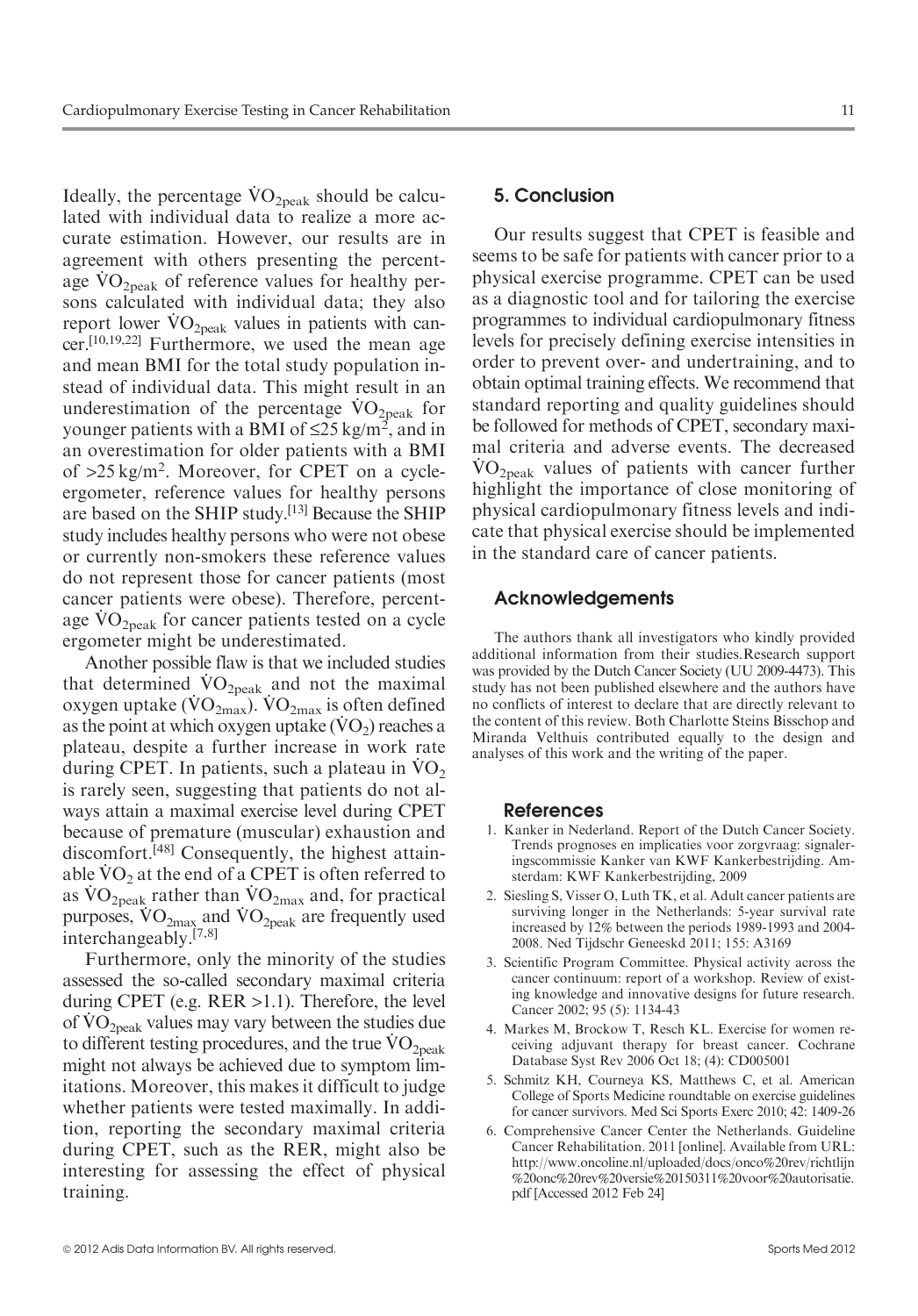- 7. Jones LW, Eves ND, Haykowsky M, et al. Cardiorespiratory exercise testing in clinical oncology research: systematic review and practice recommendations. Lancet Oncol 2008; 9: 757-65
- 8. ATS/ACCP Statement on cardiopulmonary exercise testing. Am J Respir Crit Care Med 2003; 167: 211-77
- 9. Astrand P, Rodahl K. Evaluation of physical performance on the basis of tests. In: Bahrke MS, Schrag M, Bernard K, et al. Textbook of work physiology: physiological bases of exercise. Champaign (IL): Human Kinetics, 2011: 421-446B
- 10. May AM, van WE, Korstjens I, et al. Improved physical fitness of cancer survivors: a randomised controlled trial comparing physical training with [physical and cognitive](http://www.ebook3000.com/Sports/ACSM-s-Guidelines-for-Exercise-Testing-and-Prescription--8th-Edition-_36089.html)[behavioural training. Acta Oncol 2008; 47: 825-34](http://www.ebook3000.com/Sports/ACSM-s-Guidelines-for-Exercise-Testing-and-Prescription--8th-Edition-_36089.html)
- 11. [Knutsen L, Quist M, Midtgaard J, et](http://www.ebook3000.com/Sports/ACSM-s-Guidelines-for-Exercise-Testing-and-Prescription--8th-Edition-_36089.html) al. Maximum physical capacity testing in cancer patients undergoing chemotherapy: qualitative findings from an exercise program. Scand J Med Sci Sports 2006; 16: 403-11
- 12. American College of Sports Medicine. Health-Related Physical Fitness testing and interpretation: ACSM guidelines for exercise testing and prescription (8th ed.), 2010 [online]. Available from URL: http://www.ebook3000. com/Sports/ACSM-s-Guidelines-for-Exercise-Testing-and-Prescription–8th-Edition-\_36089.html [Accessed 2012 Feb 24]
- 13. Koch B, Schaper C, Ittermann T, et al. Reference values for cardiopulmonary exercise testing in healthy volunteers: the SHIP study. Eur Respir J 2009; 33: 389-97
- 14. Herrero F, San Juan AF, Fleck SJ, et al. Combined aerobic and resistance training in breast cancer survivors: a randomized, controlled pilot trial. Int J Sports Med 2006; 27: 573-80
- 15. Herrero F, San Juan AF, Fleck SJ, et al. Effects of detraining on the functional capacity of previously trained breast cancer survivors. Int J Sports Med 2007; 28: 257-64
- 16. Dolan LB, Gelmon K, Courneya KS, et al. Hemoglobin and aerobic fitness changes with supervised exercise training in breast cancer patients receiving chemotherapy. Cancer Epidemiol Biomarkers Prev 2010; 19: 2826-32
- 17. Courneya KS, McKenzie DC, Mackey JR, et al. Moderators of the effects of exercise training in breast cancer patients receiving chemotherapy: a randomized controlled trial. Cancer 2008; 112: 1845-53
- 18. Courneya KS, Segal RJ, Mackey JR, et al. Effects of aerobic and resistance exercise in breast cancer patients receiving adjuvant chemotherapy: a multicenter randomized controlled trial. J Clin Oncol 2007; 25: 4396-404
- 19. Jones LW, Peddle CJ, Eves ND, et al. Effects of presurgical exercise training on cardiorespiratory fitness among patients undergoing thoracic surgery for malignant lung lesions. Cancer 2007; 110: 590-8
- 20. Jones LW, Eves ND, Peddle CJ, et al. Effects of presurgical exercise training on systemic inflammatory markers among patients with malignant lung lesions. Appl Physiol Nutr Metab 2009; 34: 197-202
- 21. Peddle CJ, Jones LW, Eves ND, et al. Effects of presurgical exercise training on quality of life in patients undergoing lung resection for suspected malignancy: a pilot study. Cancer Nurs 2009; 32: 158-65
- 22. Jones LW, Eves ND, Peterson BL, et al. Safety and feasibility of aerobic training on cardiopulmonary function and

quality of life in postsurgical nonsmall cell lung cancer patients: a pilot study. Cancer 2008; 113: 3430-9

- 23. Jones LW, Eves ND, Spasojevic I, et al. Effects of aerobic training on oxidative status in postsurgical non-small cell lung cancer patients: a pilot study. Lung Cancer 2011 Apr; 72 (1): 45-51
- 24. Courneya KS, Sellar CM, Stevinson C, et al. Randomized controlled trial of the effects of aerobic exercise on physical functioning and quality of life in lymphoma patients. J Clin Oncol 2009; 27: 4605-12
- 25. Courneya KS, Sellar CM, Stevinson C, et al. Moderator effects in a randomized controlled trial of exercise training in lymphoma patients. Cancer Epidemiol Biomarkers Prev 2009; 18: 2600-7
- 26. May AM, van WE, Korstjens I, et al. Monitoring training progress during exercise training in cancer survivors: a submaximal exercise test as an alternative for a maximal exercise test? Arch Phys Med Rehabil 2010; 91: 351-7
- 27. MacVicar MG, Winningham ML, Nickel JL. Effects of aerobic interval training on cancer patients' functional capacity. Nurs Res 1989; 38: 348-51
- 28. Courneya KS, Mackey JR, Bell GJ, et al. Randomized controlled trial of exercise training in postmenopausal breast cancer survivors: cardiopulmonary and quality of life outcomes. J Clin Oncol 2003; 21: 1660-8
- 29. Drouin JS, Young TJ, Beeler J, et al. Random control clinical trial on the effects of aerobic exercise training on erythrocyte levels during radiation treatment for breast cancer. Cancer 2006; 107: 2490-5
- 30. Kim CJ, Kang DH, Smith BA, et al. Cardiopulmonary responses and adherence to exercise in women newly diagnosed with breast cancer undergoing adjuvant therapy. Cancer Nurs 2006; 29: 156-65
- 31. Bobbio A, Chetta A, Ampollini L, et al. Preoperative pulmonary rehabilitation in patients undergoing lung resection for non-small cell lung cancer. Eur J Cardiothorac Surg 2008; 33: 95-8
- 32. Spruit MA, Janssen PP, Willemsen SC, et al. Exercise capacity before and after an 8-week multidisciplinary inpatient rehabilitation program in lung cancer patients: a pilot study. Lung Cancer 2006; 52: 257-60
- 33. Hayes SC, Davies PS, Parker TW, et al. Role of a mixed type, moderate intensity exercise programme after peripheral blood stem cell transplantation. Br J Sports Med 2004; 38: 304-9
- 34. Carlson LE, Smith D, Russell J, et al. Individualized exercise program for the treatment of severe fatigue in patients after allogeneic hematopoietic stem-cell transplant: a pilot study. Bone Marrow Transplant 2006; 37: 945-54
- 35. Segal RJ, Reid RD, Courneya KS, et al. Randomized controlled trial of resistance or aerobic exercise in men receiving radiation therapy for prostate cancer. J Clin Oncol 2009; 27: 344-51
- 36. De Backer IC, Schep G, Hoogeveen A, et al. Exercise testing and training in a cancer rehabilitation program: the advantage of the steep ramp test. Arch Phys Med Rehabil 2007; 88: 610-6
- 37. Dimeo F, Schwartz S, Wesel N, et al. Effects of an endurance and resistance exercise program on persistent cancer-related fatigue after treatment. Ann Oncol 2008; 19: 1495-9